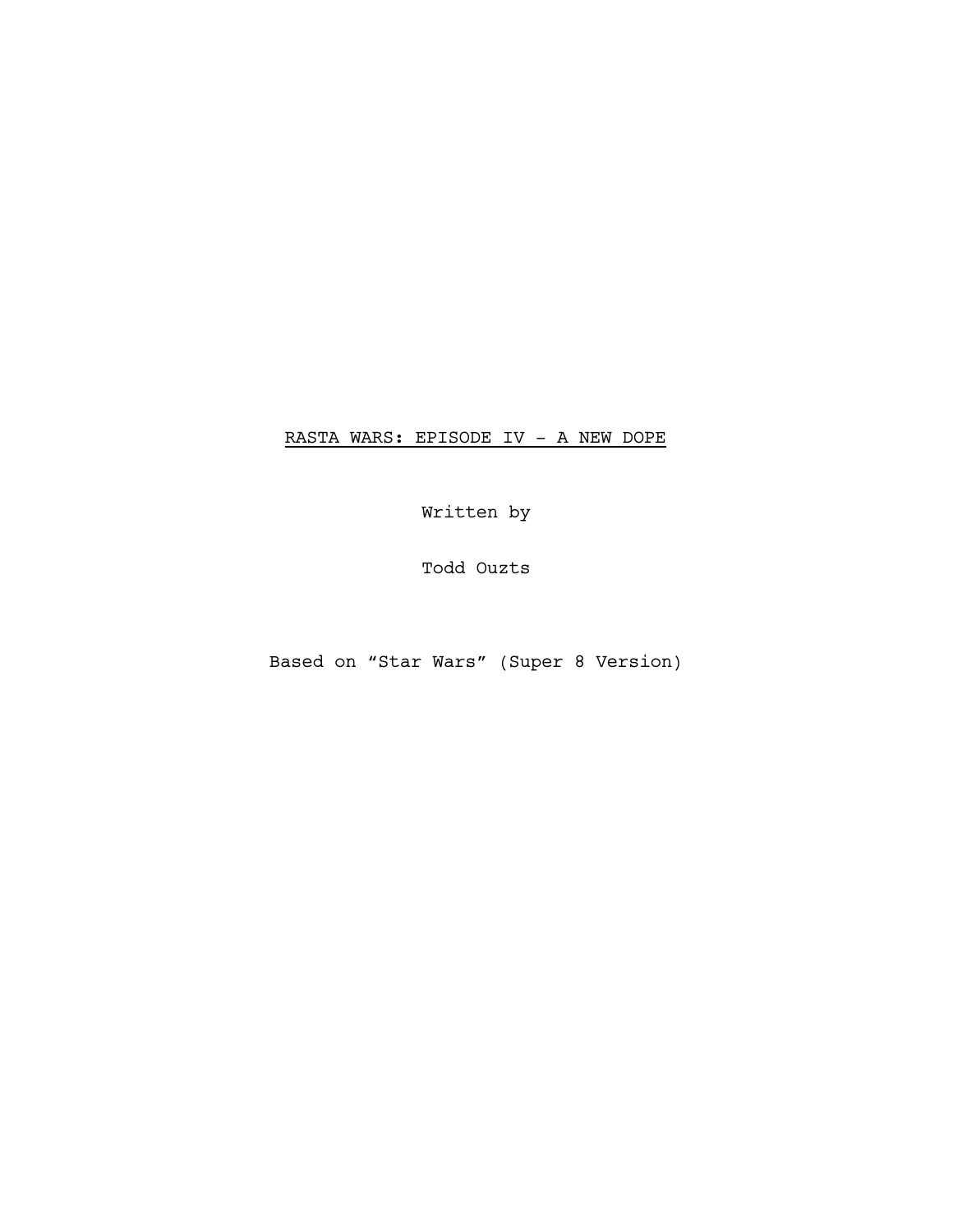Cue "Kozmik" by Ziggy Marley and the Melody Makers, which plays uninterrupted throughout our story.

1 INT. BEN KENOBI'S DWELLING - DAY 1

BEN, LUKE, C-3PO and R2-D2 are hanging out.

BEN I know there are many forces That would not like to see

CAPTION: "Ben reveals that Luke's father was a Jedi knight."

BEN (CONT'D) Our dreams become a reality There's a war going on,

C-3PO (nodding to LUKE) A war you cannot see

CAPTION: "Ben gives Luke his father's old light saber."

BEN Right versus wrong, It's a war that is so real I wake up in the morning And the sun I didn't see But I feel the vibes, Forces around me

LUKE powers up the light saber and starts waving it around, while BEN sits.

> BEN (CONT'D) Can you feel it, it's kozmik I can feel it, hey can you feel it

LUKE It's kozmik man, kozmik, kozmik Kozmik live in me

CAPTION: "Ben explains the true story of Luke's father's death."

> **BEN** That's enough for now, Luke. Put your toy away.

CAPTION: "Darth Vader, another Jedi knight betrayed and murdered Luke's father."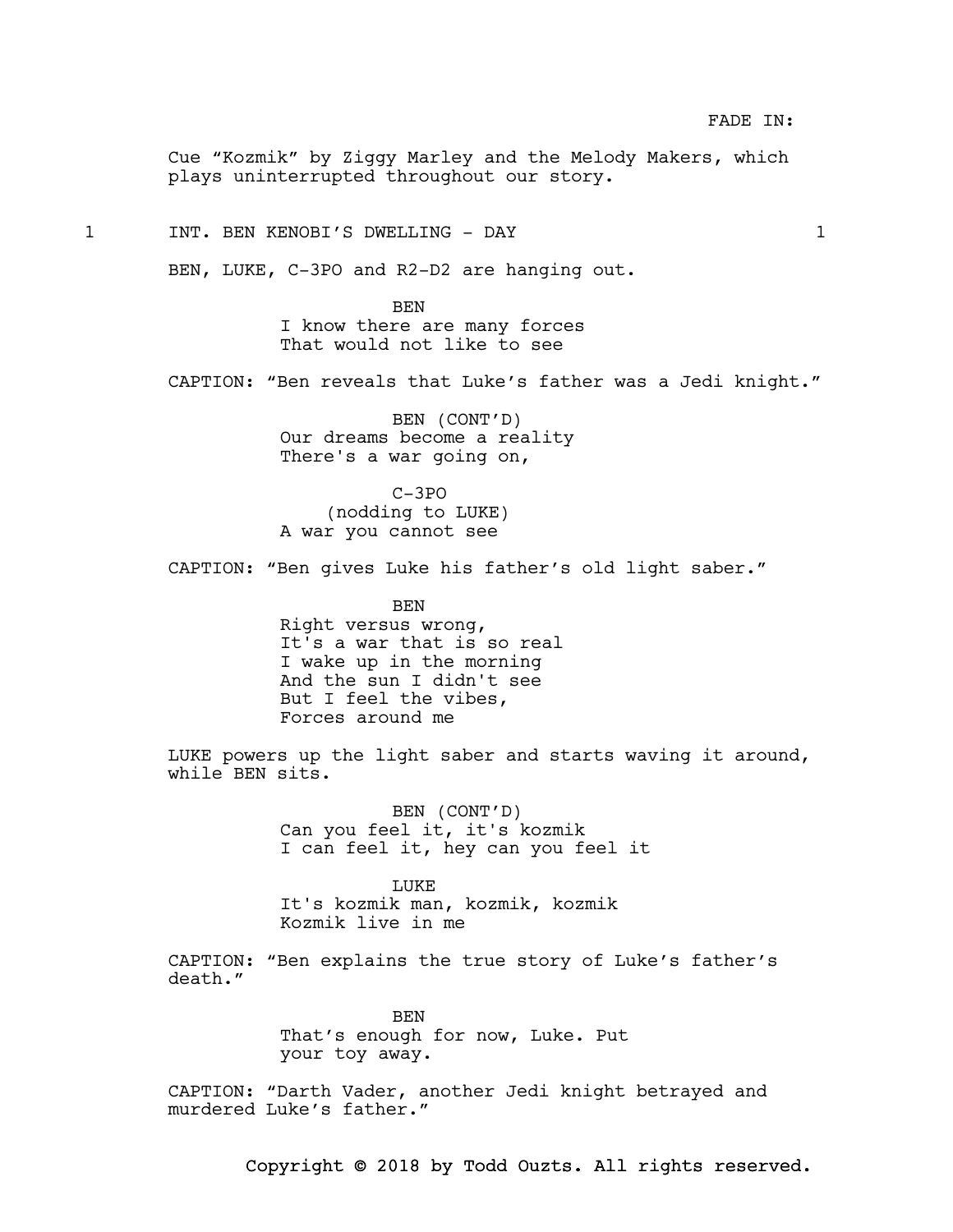BEN (CONT'D) Darth Vader betrayed and murdered your father, Luke.

LUKE (Looks dumbfounded)

CAPTION: "Vader derives his power from the dark side of the force."

> BEN Many people having problems, From where it came

**LUKE** Innocent fallen victim,

**BEN** Although they can't explain

CAPTION: "The force is in all living things..."

BEN (CONT'D) Intellect takes advantage Of the simple man

CAPTION: "An energy field which binds the galaxy together."

BEN (CONT'D) Intellect takes advantage Of the simple man

C-3PO (Chiming in) Many people having problems, From where it came

BEN gets up and reaches over to R2-D2.

BEN Innocent fallen victims To thought they can't explain

CAPTION: "R2D2 reveals a message"

R2-D2 projects a hologram of PRINCESS LEIA on a table.

LEIA Intellect takes advantage Of the simple man Intellect takes advantage Of the, hey

CAPTION: "stored in him by Princess Leia"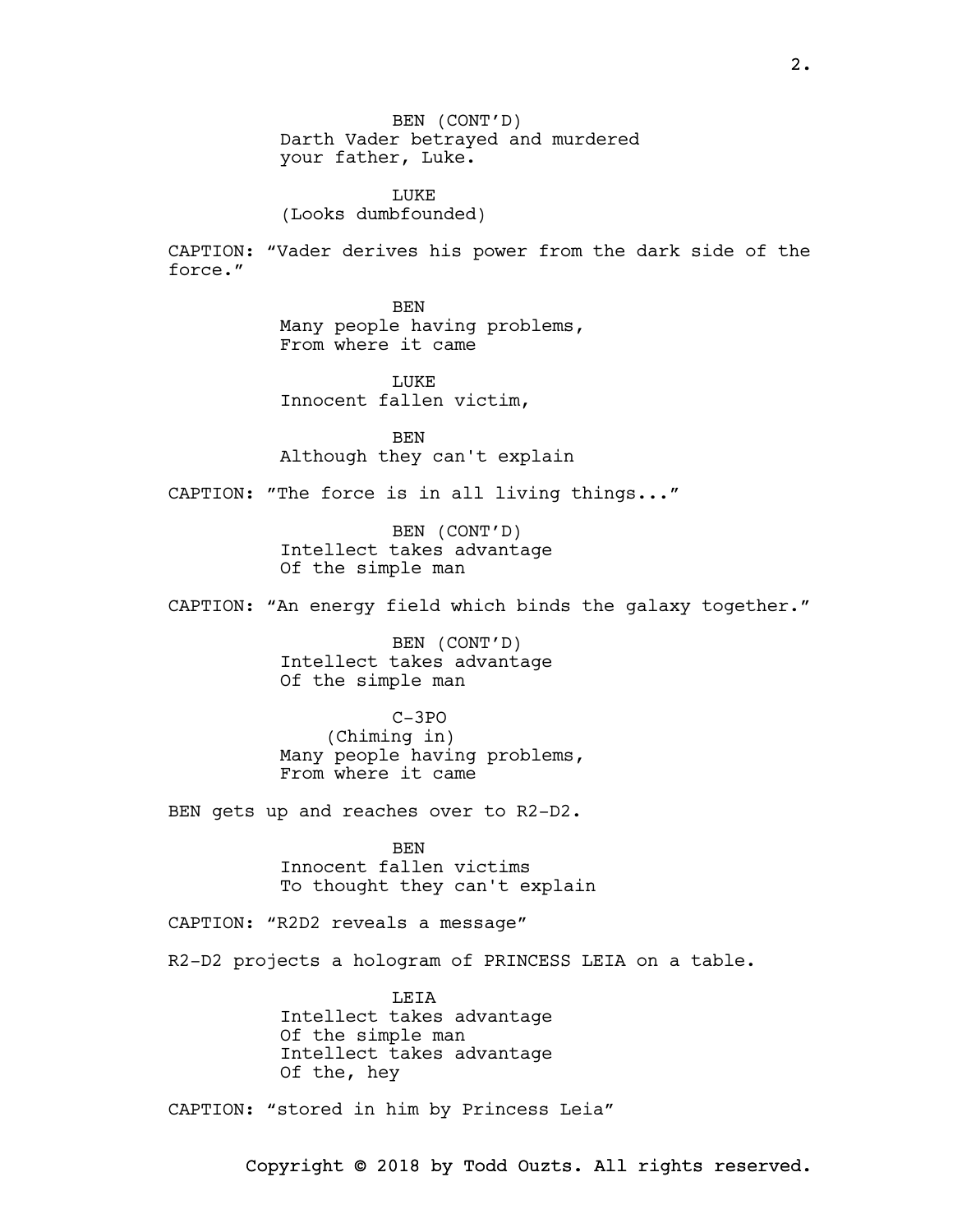LEIA (CONT'D) Can you feel it, what a-- Oh I can feel it now CAPTION: "who asks Ben to save the rebellion" LEIA (CONT'D) Hey, can you dance, can you dance, can you dance? CAPTION: "from the evil Empire." LEIA (CONT'D) Can you dance, dance, dance? Dance, dance, it live in me, yeah BEN (stroking his beard) It's kozmik. CAPTION: "Ben tells Luke he must help save the princess." BEN (CONT'D) Eagle, the star, a pyramid, LUKE (standing and walking away) All-seeing eye on a dollar bill BEN (turning and yelling) What does it mean, where did it come from? Why is it there? CAPTION: "Luke is torn..." LUKE Hey, I repeat myself CAPTION: "between his responsibilities at home" LUKE (CONT'D) Eagle, the star, a pyramid What is the all-seeing eye doing on a dollar bill, nnh CAPTION: "and his need to join the rebellion" LUKE (CONT'D) What's going on? CAPTION: "and fulfill his destiny."

Copyright © 2018 by Todd Ouzts. All rights reserved.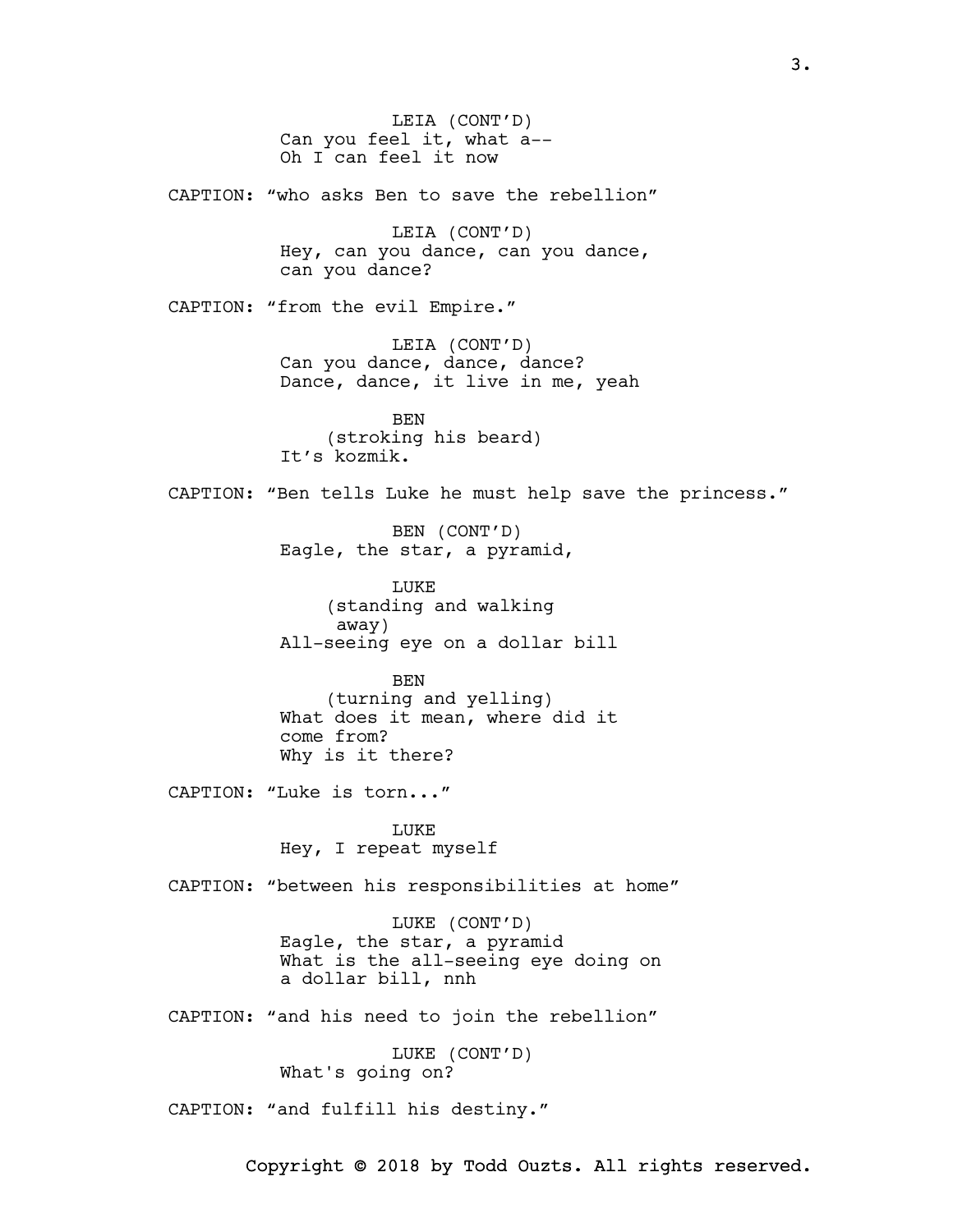BEN

What's going on, what's going on,

going on? CUT TO: 2 EXT. SPACE 2 DARTH VADER's Imperial flagship approaches the Death Star. BEN (O.S.) What's going on? Well I tell you what, I can feel it 3 INT. DEATH STAR - HANGAR DECK 3 CAPTION: "In the Death Star" CHEWBACCA and HAN SOLO take defensive positions in a corridor. HAN SOLO Can you feel it? It's a kozmik thing STORMTROOPER I can feel it. CAPTION: "Han Solo, Chewbacca," HAN SOLO Uh-oh CHEWBACCA Hey, yeah! They are soon joined by LEIA and LUKE. CAPTION: "the rescued Princess Leia and Luke" HAN SOLO Can you feel it? LEIA I can feel it. LUKE Lawd, lawd CAPTION: "must get to Han's ship."

4.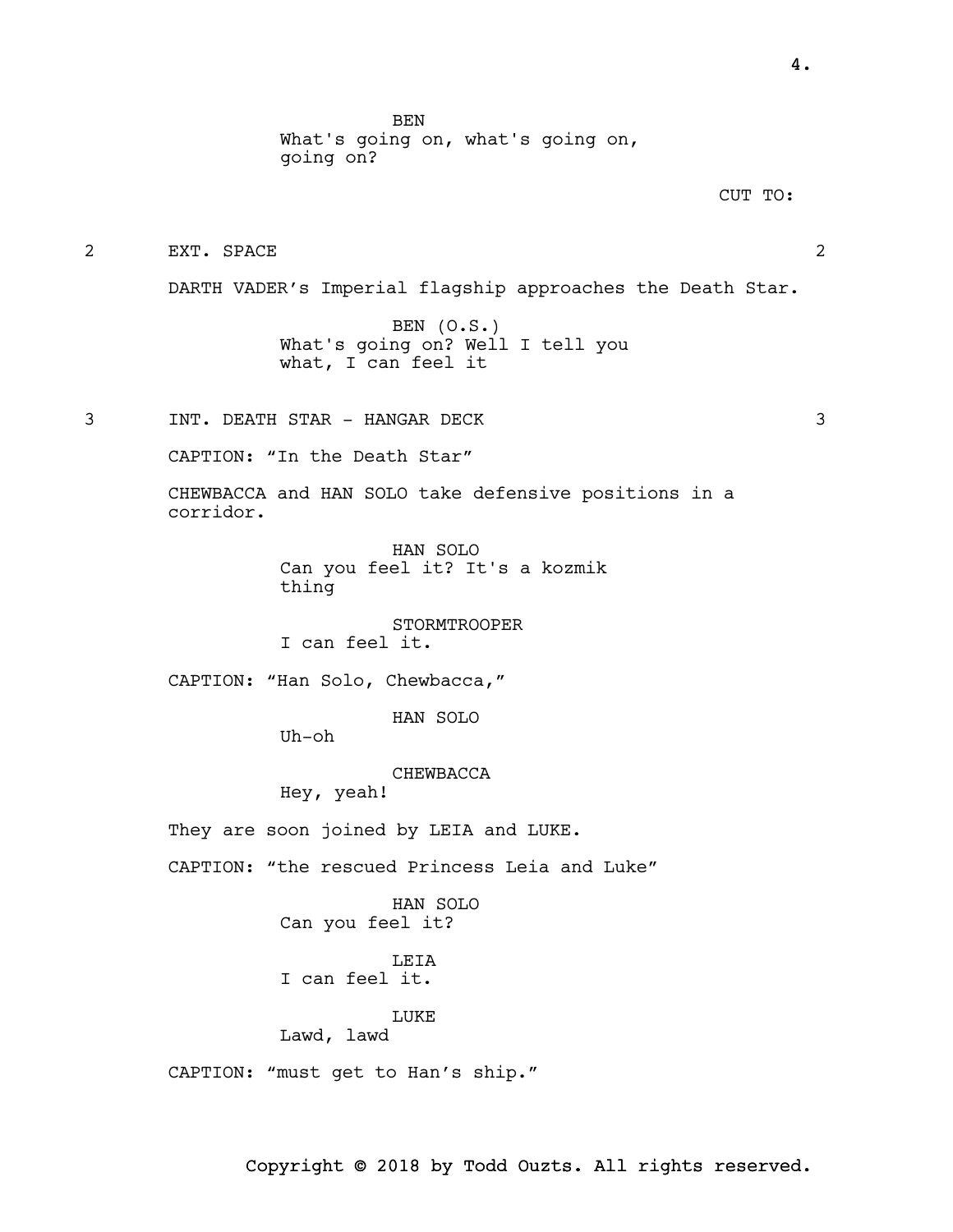HAN SOLO Lawd, lawd, lawd LUKE Lawd STORMTROOPER Live in me. LEIA It's kozmik. C-3PO The coast is clear! HAN SOLO Let's go! CAPTION: "The robots see their chance" R2-D2 and C-3PO scurry to the Millennium Falcon while a fierce battle ensues on the hangar deck. C-3PO (O.S.) It's kozmik.  $R^2-D^2$ (blipitty-beep-boop-boopbeep) C-3PO It's kozmik. R2-D2 (blipitty-beep-boop-boopbeep) C-3PO It's kozmik.  $R2-D2$ (blipitty-beep-boop-boop-FART!) DARTH VADER I know there are many forces That would not like to see Our dreams become reality STORMTROOPER There's a war going on, A war you cannot see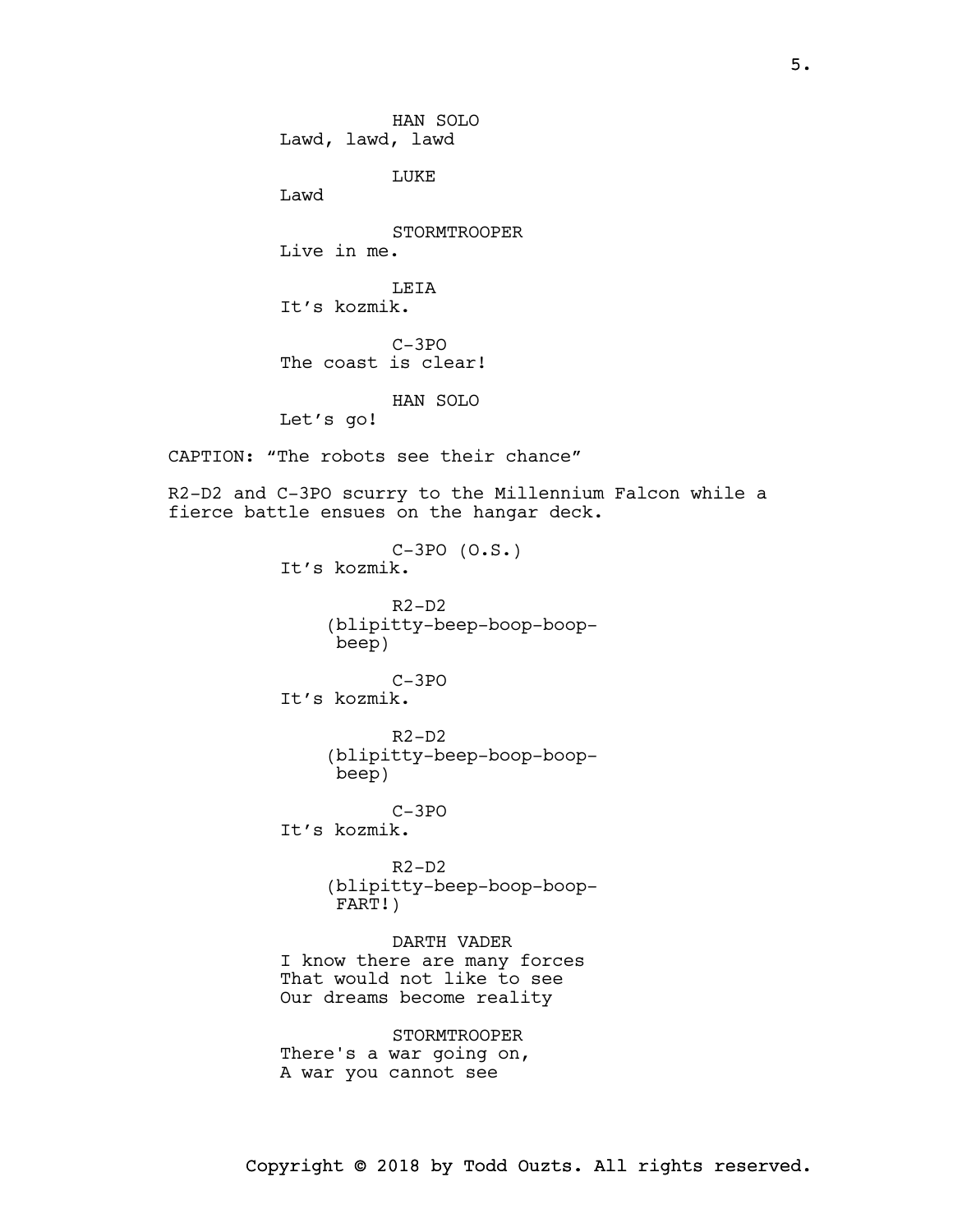4 INT. MILLENNIUM FALCON 4

HAN joins CHEWBACCA in the cockpit.

HAN SOLO Right versus wrong, It's a war, it is so real

The Millennium Falcon revs up and spins through the open hangar door.

> BEN (V.O.) I wake up in the morning, The sun I didn't see But I feel the vibes, Forces around me

CHEWBACCA Can you feel it, hey, hey, hey I can feel it, oh!

C-3PO (O.S.) (to a sulking LUKE) Oh, can you feel it?

C-3PO (CONT'D) It's kozmik, it's kozmik, it's kozmik!

LEIA (comforting LUKE) Live in me, live in me

HAN runs and slides to a stop in the cabin. A squadron of Imperial TIE fighters are closing in on them.

> HAN SOLO (cackles maniacally)

CAPTION: "They prepare for battle."

HAN and LUKE man the laser cannons on opposite sides of the ship, while LEIA joins CHEWBACCA in the cockpit.

> LUKE The people having problems

HAN SOLO From where it came

LUKE Innocent fallen victims To a thought they can't explain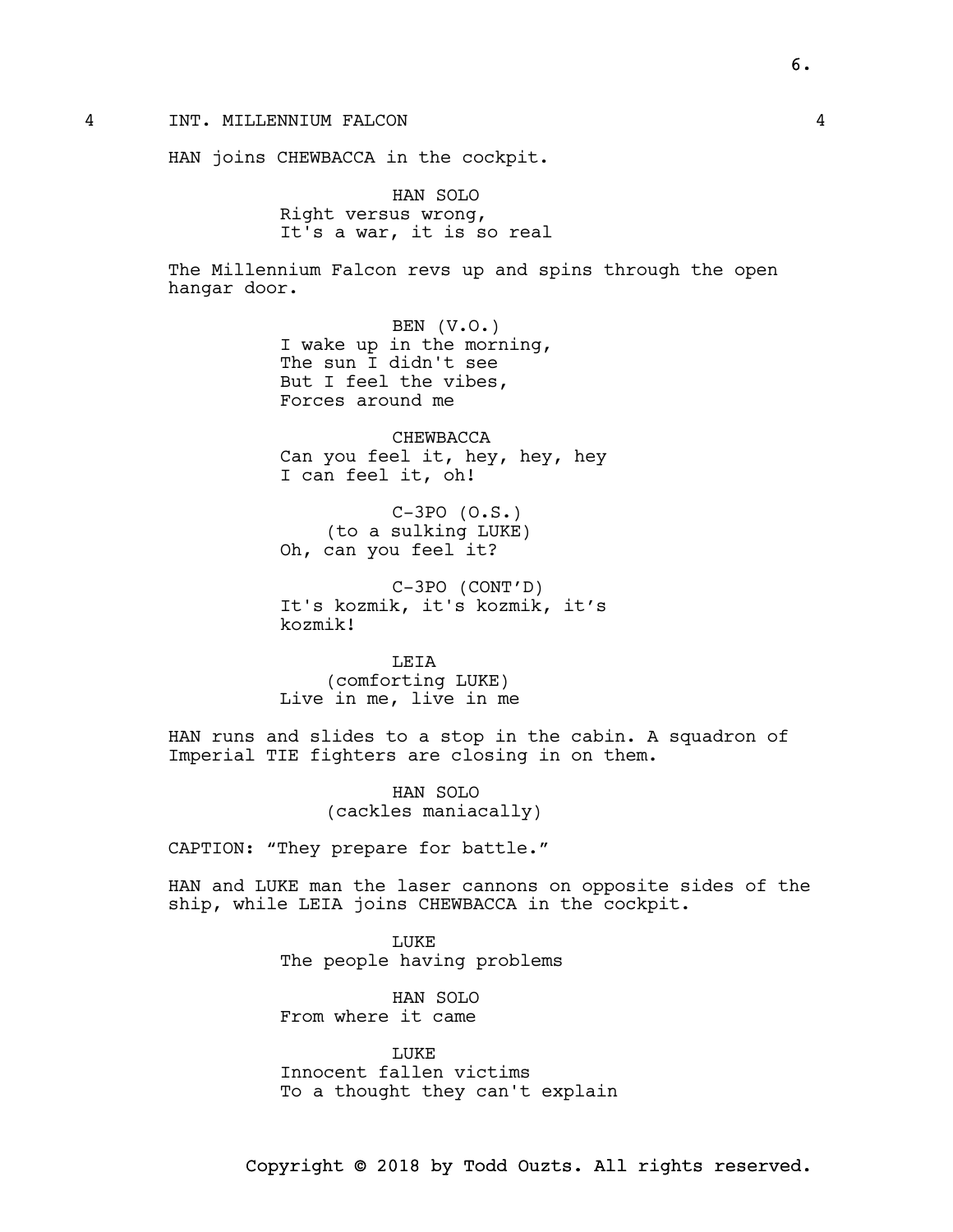HAN SOLO Intellect takes advantage Of the simple man Intellect takes advantage Of the simple man

TIE FIGHTER PILOT (O.C.) Christian read you Bible, Muslim read you Koran

TIE FIGHTER PILOT (CONT'D) Pray to Jah and no other man

C-3PO Yeah whoa whoa yeah

CHEWBACCA What I say can you, can you, can you feel it?

**LUKE** Can you feel it, it's kozmik!

LEIA Well, I can feel it Cold bumps on my skin, nnh

C-3PO I can feel it

LEIA Can you feel it?

HAN SOLO Yeah, yeah, yeah, yes. Can you feel it? Feel it, live in me

R2-D2 puts out an electrical fire.

ENSEMBLE CHORUS It live in me, it live in me It live in me yeah, hey it live in me, how how It live in me yeah it live in me, how how It live in me yeah it live in me, how how

Our heroes finish off the last of the TIE fighters.

CAPTION: "They're safe... for now!"